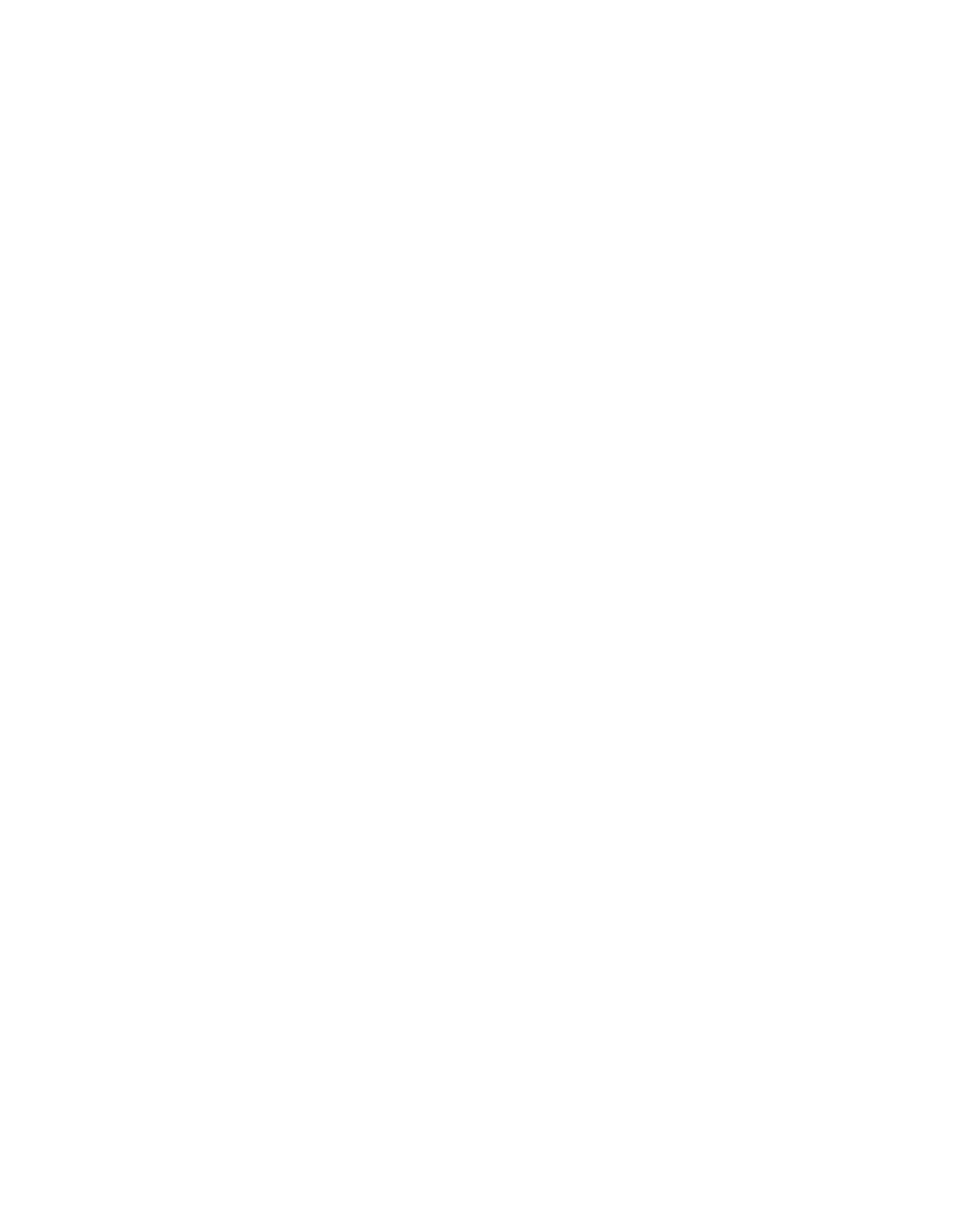# **Report of the Working Group**

## **August 21-25, 2005**

## **I – INTRODUCTION**

## **(i) Request to the Uniform Law Conference of Canada ("ULCC")**

[1] At the August 2004 meeting, the ULCC adopted a proposal by the Department of Justice that it undertake a working group to prepare a uniform act for the implementation of the *UNCITRAL Model Law on International Commercial Conciliation* ("UNCITRAL Model Law")*.*

[2] The Working Group was led by Manon Dostie, Counsel to the International Private Law Section of the Department of Justice of Canada. The Group worked through electronic mail and met by conference calls held on December 7, 2004; January 18; February 1; February 15; March 1; March 15; April 5; April 12; April 26; May 3; May 25; May 31; June 7 and June 14, 2005.

[3] The Working Group included representatives from the Federal and many provincial governments as well as leading practitioners involved in the National Alternative Dispute Resolution Section of the Canadian Bar Association and the two experts who assisted the Canadian delegation in the negotiation of the Model Law.

[4] The legislative drafters participated in the conference calls and met separately with Manon Dostie and Peter Noonan, of the Dispute Resolution Section of the Federal Department of Justice, to discuss their drafting instructions. All documents including minutes, record of decisions and outstanding questions as well as draft uniform acts and reports were produced in both official languages throughout out the process.

## **(ii) Mandate of the Working Group**

[5] The mandate of the Working Group was to draft in both official languages (1) a uniform act to enact the *Model Law on International Commercial Conciliation* in domestic law, (2) Commentaries on each provision to the act and (3) a Report which describes the Model Law and the methodology followed to enact it, including an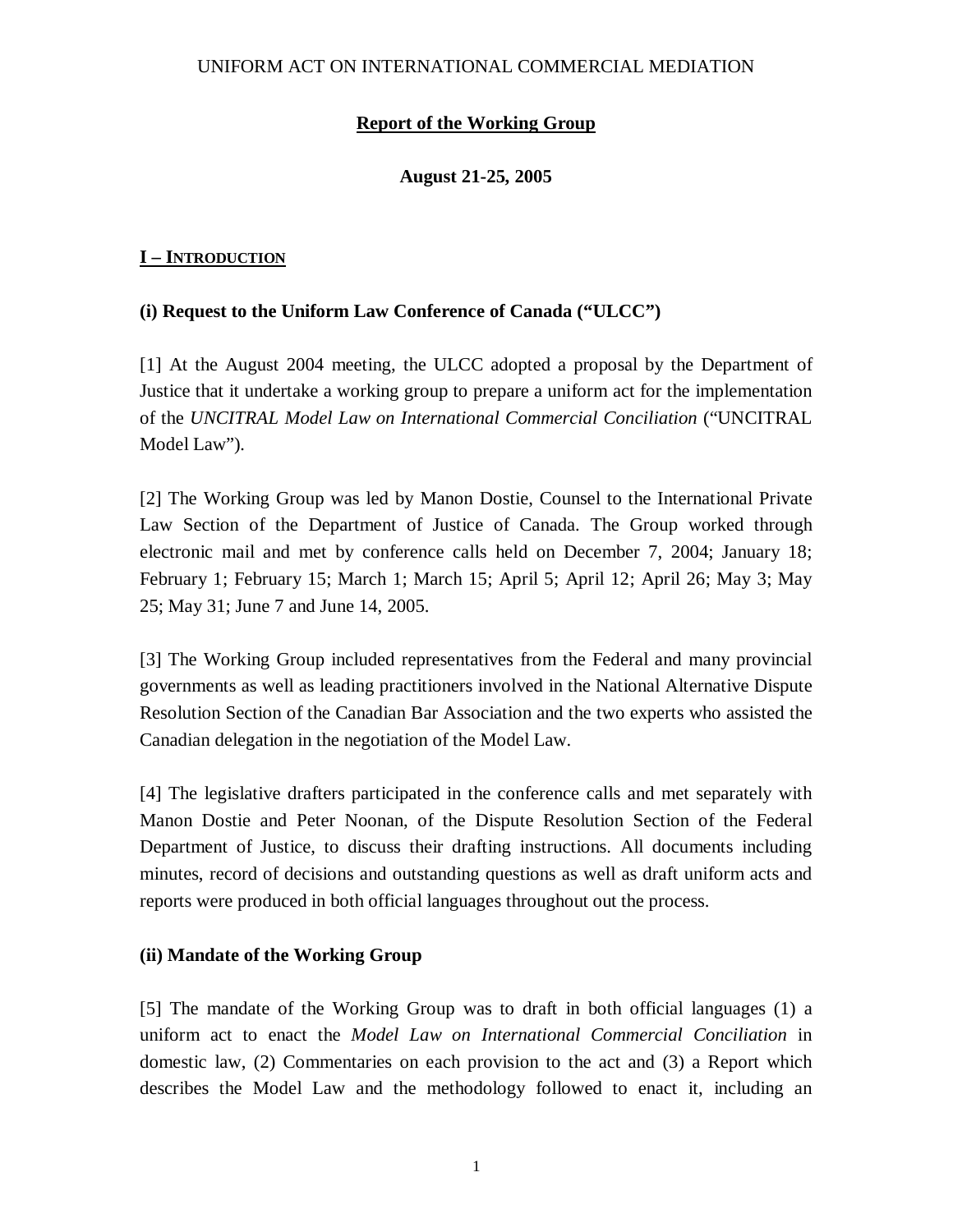assessment as to any options available to the jurisdictions under the Uniform Act. These documents are presented to the ULCC during the August 2005 Annual Meeting for discussion and adoption.

### **II – BACKGROUND OF THE MODEL LAW**

### **A – History of the negotiations**

[6] In 1999, the United Nations Commission on International Trade Law (UNCITRAL) mandated the Working Group on International Arbitration and Conciliation to draft a model law on international commercial conciliation. The Commission adopted the *Model Law on International Commercial Conciliation* in June 2002.

[7] Canada actively participated in all stages of the development of the Model Law. At the negotiations, Canada was represented by Manon Dostie, Counsel to the International Private Law Section of the Department of Justice of Canada; Mr. Robert Cosman, expert in common law and Professor Guy Lefebvre, expert in civil law.

[8] Extensive consultations were conducted throughout the process. Those invited to participate in the consultations throughout the process include provincial and territorial government authorities, federal departments, private bar, academics, and nongovernmental organisations. The comments received from those consulted provided insight and guidance to the Canadian delegation during negotiations.

## **B – Model Law on International Commercial Conciliation**

### **(i) Overview of the UNCITRAL Model Law**

[9] The Model Law was designed to provide uniform rules in respect of the conciliation process. Issues covered by the Model Law include scope of application, definition of "commercial", disclosure of information, confidentiality, limitation period, admissibility of evidence in other proceedings, and enforcement of the settlement agreement.

### **(ii) Specific policy questions and decisions addressed by the ULCC Working Group**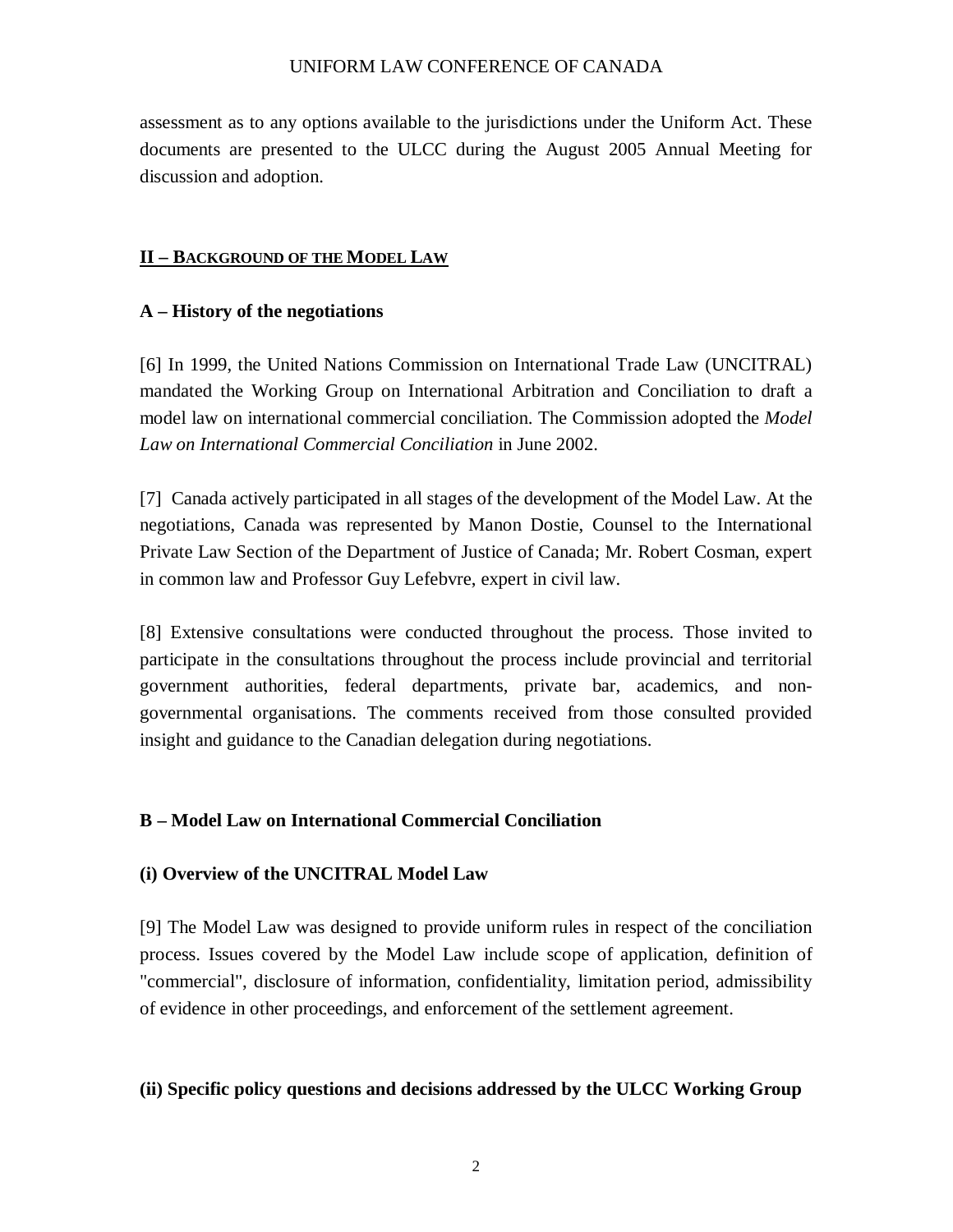## **a) Form of the Uniform Act**

[10] The Working Group agreed that changes to the Model Law were necessary but endeavoured to follow the UNCITRAL Model Law as much as possible, so as to ensure recognition by UNCITRAL and the international community for the enactment by Canadian jurisdictions of the Model Law.

[11] Some provisions were simplified, for example Articles 4 and 11 of the Model Law on the Commencement and termination of proceedings were collapsed into a simple section. Articles 2 and 6(3) of the Model Law were retained as is as they are mandatory provisions. The article on the recognition and enforcement of the conciliation agreement was also strengthened.

[12] A table of correspondence between the sections of the Uniform Act and the articles of the Model Law can be found in Annex 2.

## **b) Purpose clause**

[13] A purpose section to broadly encourage conciliation was important for some Members. However, recognizing that not all legislative drafting protocols of the jurisdictions allow purpose clauses, it may be deleted.

# **c) Scope of application**

[14] The uniform act allows jurisdictions the option of applying the Model law to (1) international conciliations only or (2) international as well as domestic conciliations. Jurisdictions wishing to apply the uniform act to both domestic and international conciliations would delete the terms [international] in the Title and paragraph 1(1) as well as delete paragraphs  $1(4)$  and  $1(5)$  of the uniform act.

[15] UNCITRAL developed this Model Law strictly for commercial mediations as it does not have the mandate or the expertise to develop instruments outside its mandate of furthering the progressive harmonization and unification of international commercial law. As well, it must be noted that the ULCC Working Group drafted the uniform act in the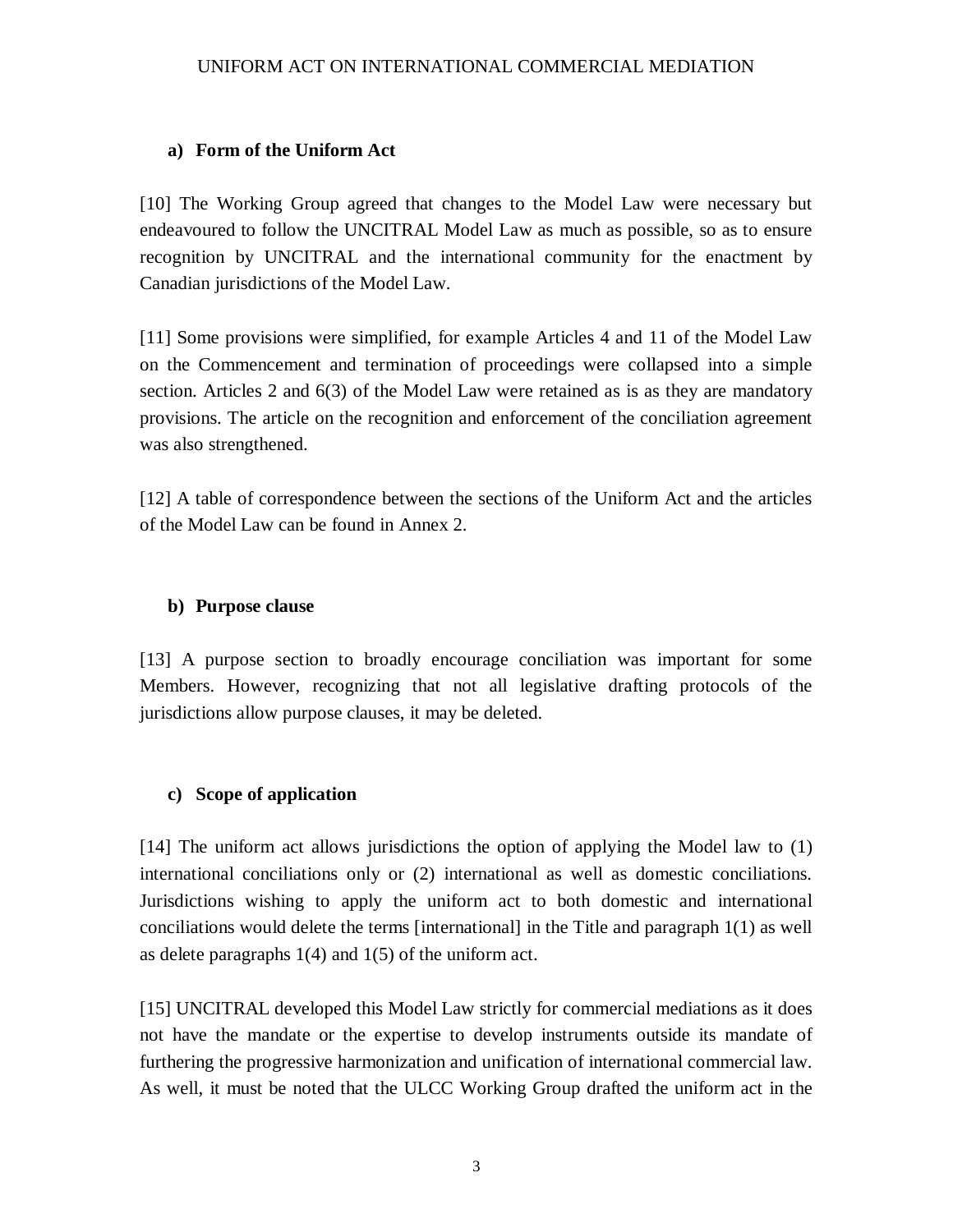context of commercial mediations. It did not examine the impact of the uniform act on civil and family law matters. The uniform act is limited to "commercial" conciliation implicitly as "commercial" goes to the essence of the act. Parties could not agree to use the act in matters other than commercial, for example, family law matters.

[16] Given the very sophisticated and specific mediation systems adopted by certain jurisdictions, the Working Group made provision for excluding existing mandatory mediation systems, for example, the Ontario Mandatory Mediation program, from the application of the uniform act.

### **d) Conciliation or mediation**

[17] The Working Group decided to change the term "conciliation" to "mediation" to accommodate Canadian terminology.

### **e) Interpretation**

[18] The Working Group decided to include supplementary interpretation provisions. Treaty interpretation principles found in Articles 31 and 32 of the *Vienna Convention on the Law of Treaties*, Can. T.S. 1980 No. 37, have been recognized as part of Canadian law by recent court decisions. In *Thomson* v. *Thomson* [1994], 3 S.C.R. 551, at pp. 577-578, Justice La Forest wrote

> "[i]t would be odd if in construing an international treaty to which the legislature has attempted to give effect, the treaty were not interpreted in the manner in which the State parties to the treaty must have intended. Not surprisingly, then, the parties made frequent references to this supplementary means of interpreting the Convention, and I shall also do so. I note that this Court has recently taken this approach to the interpretation of an international treaty in *Canada (Attorney General)* v. *Ward*, [1993] 2 S.C.R. 689".

[19] A paragraph referring to the Guide to enactment and UNCITRAL Report as a tool for interpretation is also found in many ULCC uniform act implementing international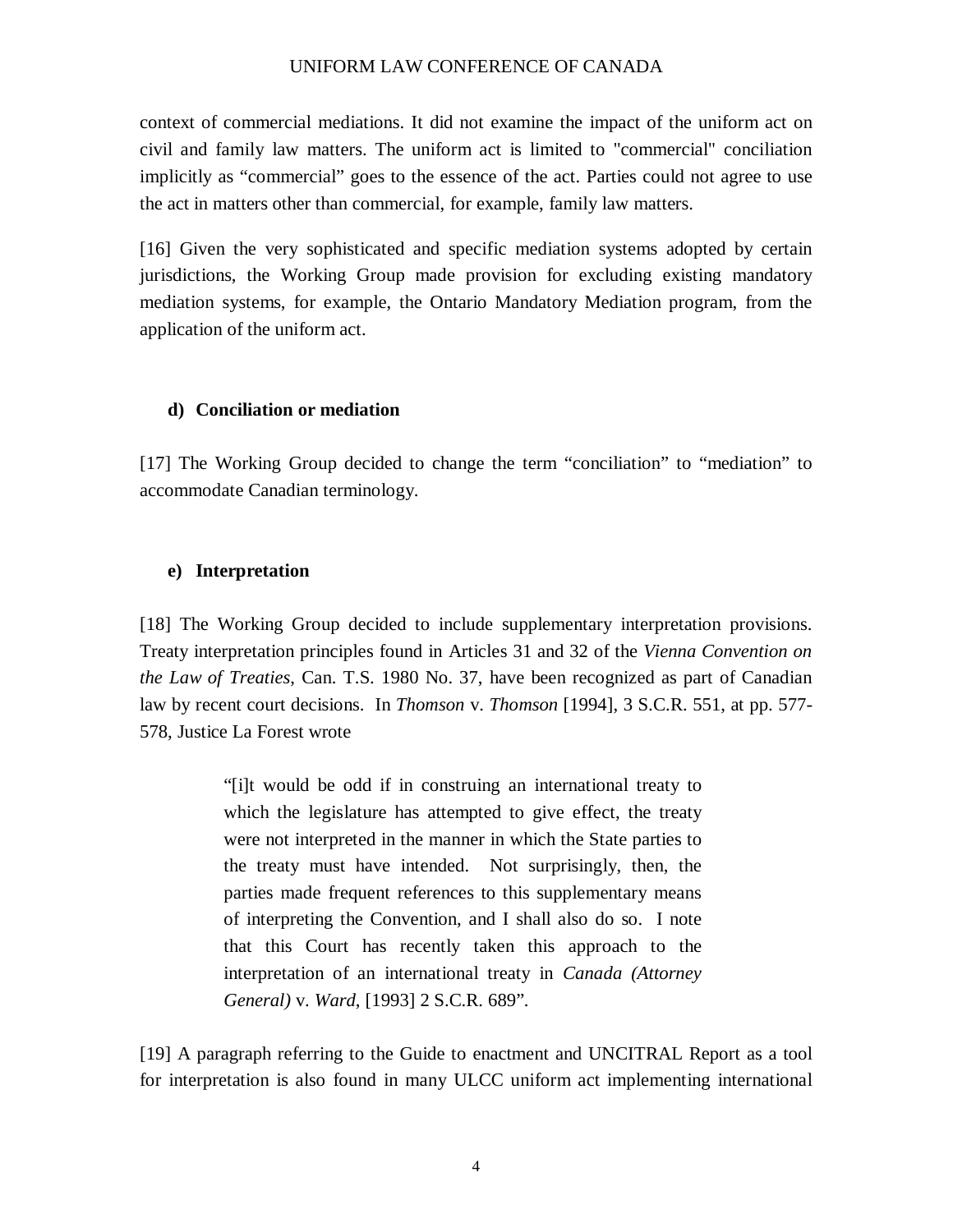instruments such as the *Uniform Act on the UNCITRAL Model Law on International Commercial Arbitration* (section 14).

### **f) Disclosure of information – additional defence for mediators?**

[20] The Working Group decided to include an additional exception to the rule of nondisclosure to allow a mediator to put forward a defence to allegations of malpractice or professional misconduct. Although debated, the Working Group decided not to create an exception to enable mediators to begin legal proceedings to recover unpaid fees for service as this was not done for arbitrators and could be solved by every day practices, for example, by way of a retainer.

### **g) Limitation period - art. X**

[21] This question of whether or not a section suspending the limitation period when parties were engaged in or considering mediation was carefully examined by the Working Group. However, as the *ULCC Limitations Working Group* included a provision in their uniform act to allow parties to extend the prescription period, it was deemed unnecessary for this uniform act to do so.

### **h) Resort to arbitral or judicial proceedings**

[22] The Working Group seemed to agree that this rule was important to support confidence in the conciliation process. However, the Working Group was not comfortable with a proposal that would have required completion or termination of a mediation before a party was permitted to bring arbitral or judicial proceedings.

#### **i) Enforcement of the settlement agreement**

[23] The Working Group decided to draft a stronger provision on recognition and enforcement of a mediation agreement. The chosen method was a simple one – it simply provides that the mediation agreement may be registered on application to a court with notice to all parties. This provision is intended to be read in conjunction with existing procedures of the court and available defences to recognition and enforcement under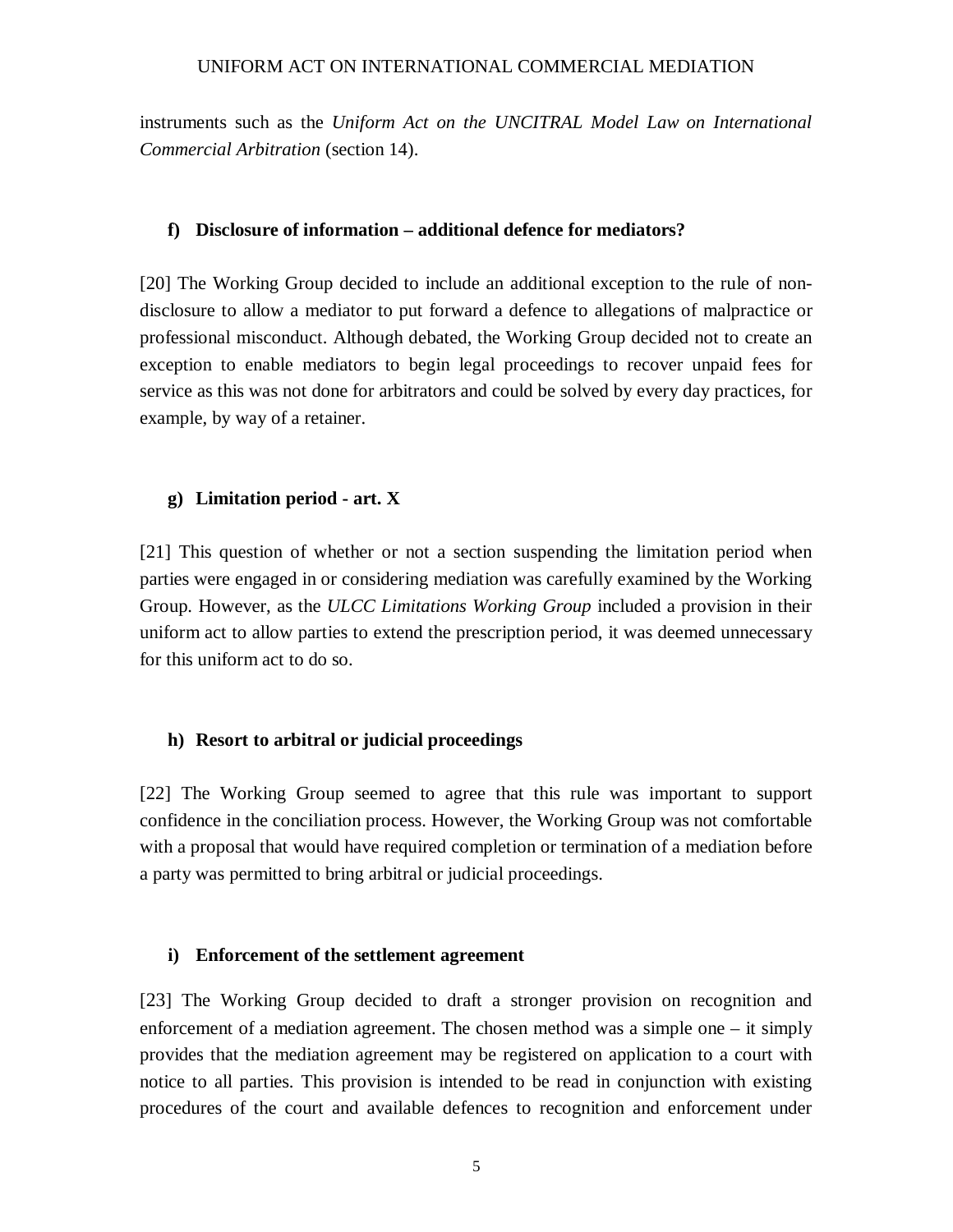contract law, fraud, public policy, etc. Some jurisdictions may wish to codify or refer to specific procedures or available defences. If not contested, the agreement can be registered as if it were a judgment of the court in which it was registered.

## **j) Other**

[24] A rule concerning the inability of the conciliator to act as counsel for a party was deemed outside the scope of this uniform act and would most likely be covered in the rules of ethics in each jurisdiction.

[25] Some mediation practices included in the Model Law and recognized in Canadian practice have been codified in the uniform act, for example: the ability for a mediator to conduct mediation via caucus sessions or by shuttle mediation; ability of a mediator to make suggestions for settlement if parties do not object; ability for parties to resort to a third party or an institution to assist in the choice of a qualified mediator; and allowing and encouraging parties to set out their own rules of conduct for the mediation. The practice of med-arb whereby an arbitrator conducts both the mediation and the arbitration is not allowed under the act but parties may expressly agree to it.

[26] At the same time, certain legislative requirements are included to protect the parties and the process: the obligation of a mediator to maintain fair treatment of the parties; the confidentiality of mediation proceedings; impartiality or independence of a chosen mediator; general non-admissibility of evidence with exceptions, and a binding and enforceable settlement agreement demonstrating the seriousness of conciliation proceedings. Parties can expressly opt out of all but the fair treatment requirements.

## **C – Implementation Issues**

## **(i) Enactment of the Model Law**

[27] A Model Law is a recommended legislative text that can be used by States in their legislation. States enacting a Model Law may modify and even delete provisions. However, the essence of the Model Law must be retained if a State wants to be recognized as having enacted the Model Law by UNCITRAL and the international community.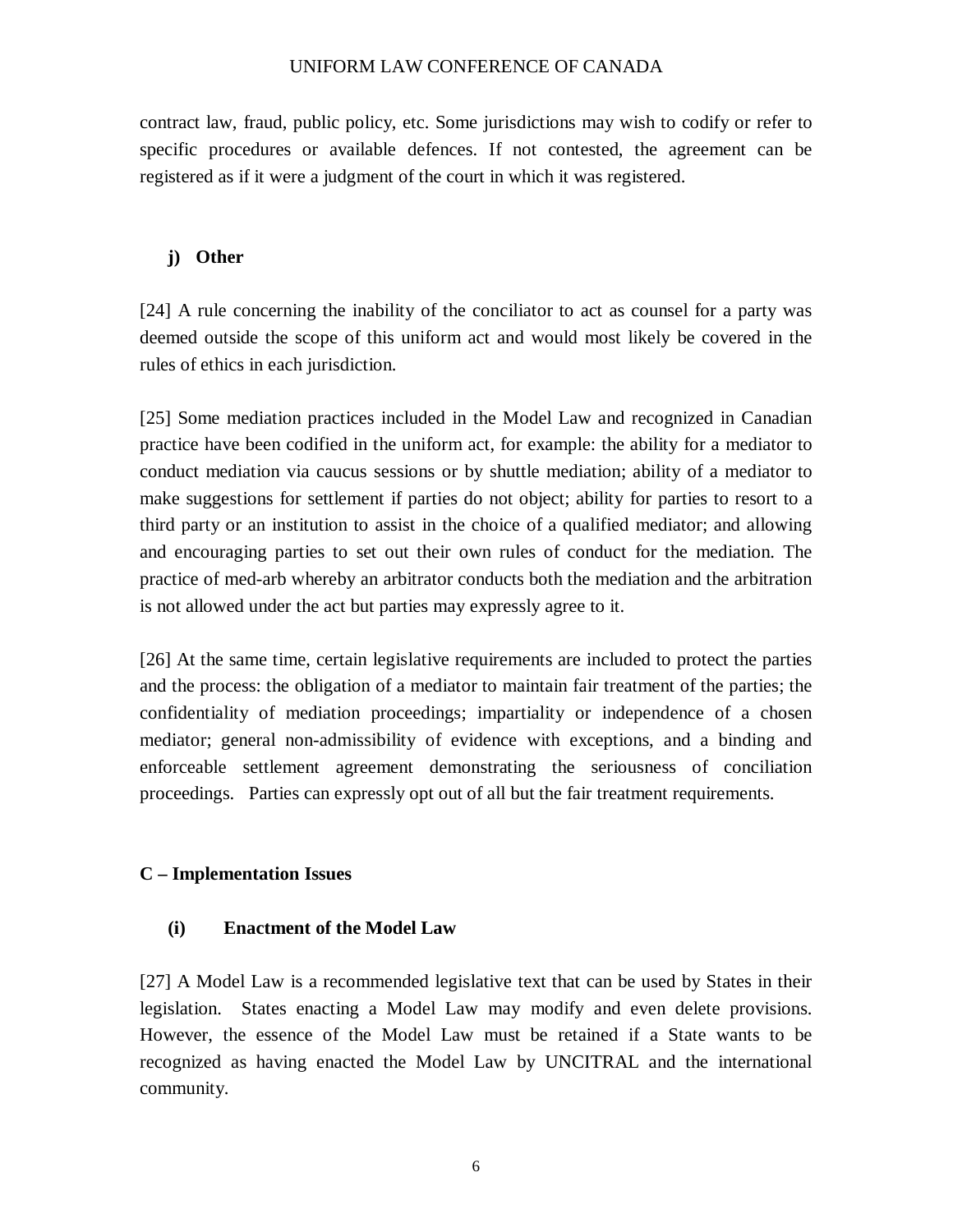[28] Once a jurisdiction has incorporated the Uniform Act into domestic legislation, it is recommended that it inform the federal Department of Justice which will in turn inform the UNCITRAL Secretariat that X jurisdiction has enacted the Model Law.

### **(ii) Questions to be answered**

[29] The following questions should be considered by jurisdictions enacting the uniform act:

(a) Should a purpose clause be included in the act? (Uniform Act, sub-section  $1(1)$ , 1<sup>st</sup> sentence)

(b) Should the act apply to both international and domestic conciliations? If both, then delete the terms [international] in the Title and paragraph  $1(1)$  as well as delete sub-paragraphs 1(4) and 1(5) of the Uniform Act.

(c) Is there a need to exclude a specific mediation system from the application of the act or otherwise restrict the application of the Act? (Uniform Act, sub-section 1(6))

(d) Will the *ULCC Working Group's Uniform Act on Limitations* be adopted by the jurisdiction? If so, the parties may be able to extend the limitation period by agreement.

(e) Is there a need to include or refer to specific procedures or available defences in Uniform Act, Section 11?

## **D - Miscellaneous Issues**

## **1 – Address of UNCITRAL website**

http://www.uncitral.org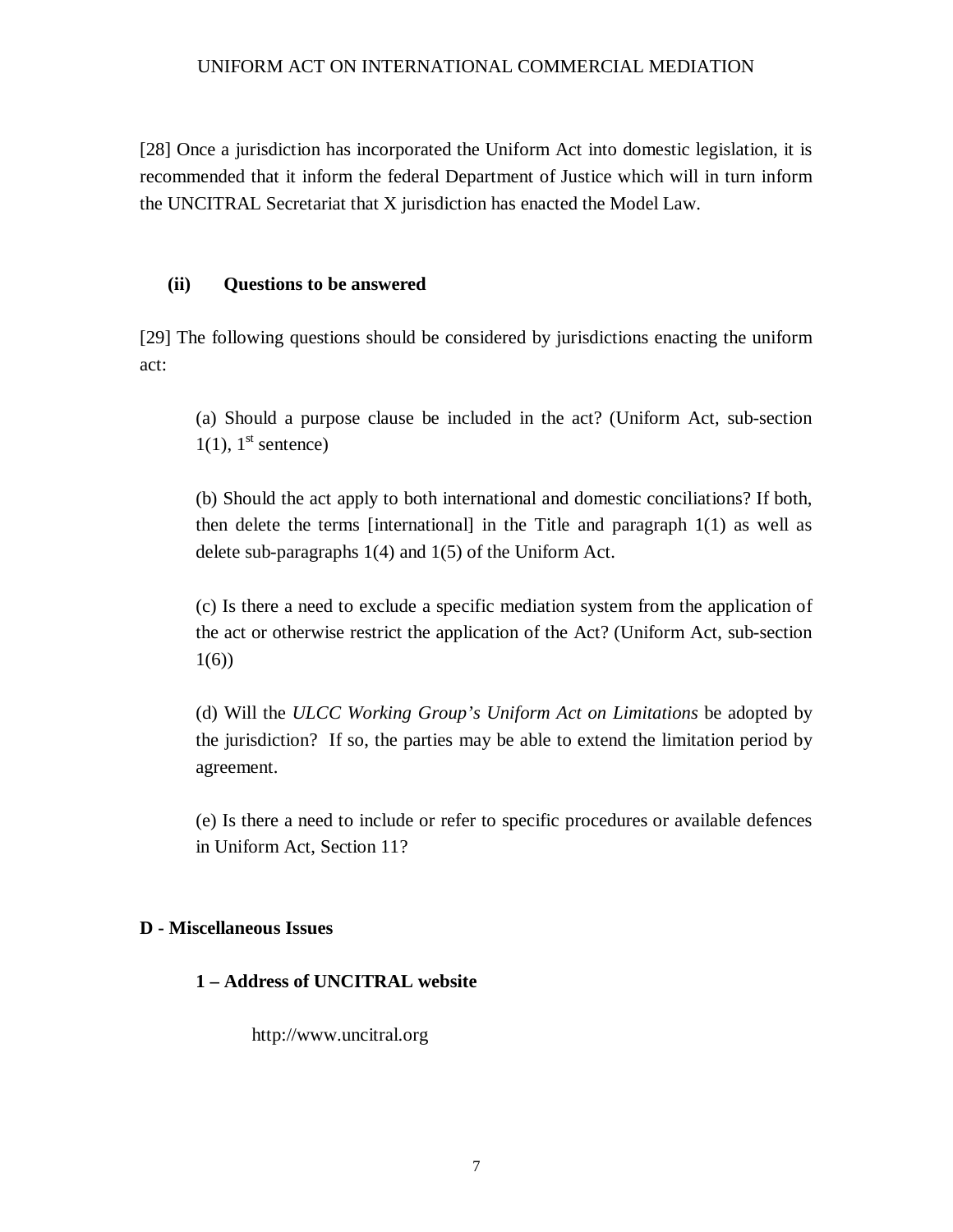# **2 – Other useful documents**

[30] The text of the Model Act on International Commercial Conciliation and Guide to Enactment and Use are available on the UNCITRAL web site at: http://www.uncitral.org/uncitral/en/uncitral\_texts/arbitration/2002Model\_conciliation.html

## **IV – THE ULCC WORKING GROUP MEMBERS**

[31] A list of Members of the Working Group is attached to this Report for information.

## **V – RECOMMENDATION**

[32] That this Report and the attached Uniform Act be discussed and be adopted.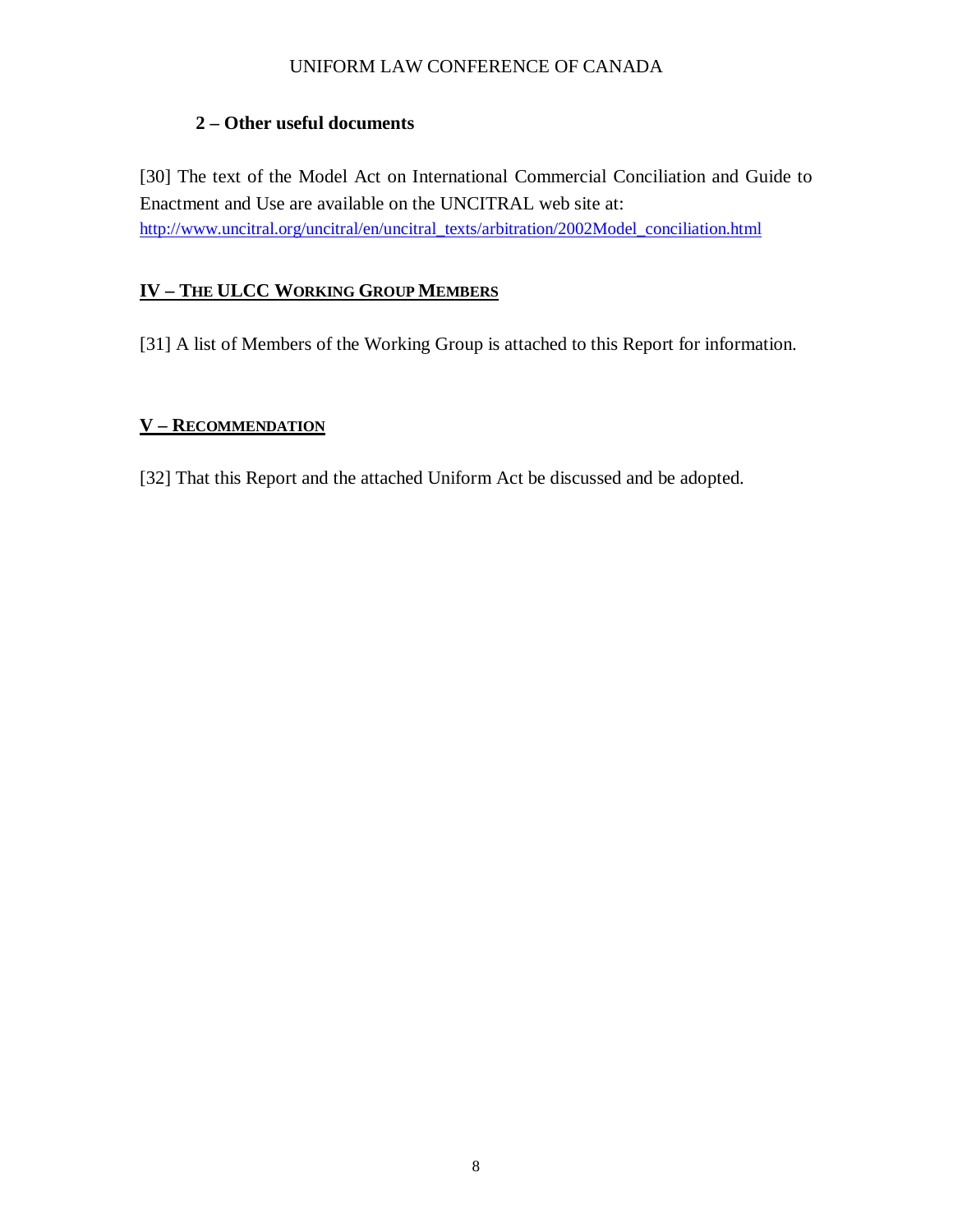# **ANNEX 1**

# **ULCC Working Group Members List**

| Jean-Paul Chapdelaine                         | Lynn Douglas                                |
|-----------------------------------------------|---------------------------------------------|
| Légiste-expert                                | <b>Senior Drafter</b>                       |
| Section du perfectionnement et des projets    | Department of Justice Canada                |
| spéciaux - Direction des services législatifs |                                             |
| Ministère de la Justice Canada                |                                             |
|                                               |                                             |
| Janice L. Brown                               | <b>Vincent Pelletier</b>                    |
| Solicitor - Legal Services Division           | Avocat - Direction de la recherche et de la |
| Nova Scotia Department of Justice             | législation ministérielle                   |
|                                               | Ministère de la Justice – Québec            |
|                                               |                                             |
| Paul Nolan                                    | Lynn Romeo                                  |
| <b>Counsel - Department of Justice</b>        | General Counsel - Civil Legal Services      |
| Newfoundland and Labrador                     | Manitoba Justice                            |
|                                               |                                             |
| <b>Sarah Perkins</b>                          | John D. Gregory                             |
| <b>Articling Student</b>                      | General Counsel, Policy Division            |
| Ministry of the Attorney General (Ontario)    | Ministry of the Attorney General (Ontario)  |
| Frédérique Sabourin                           | <b>Ron Tucker</b>                           |
| Direction des affaires juridiques             | Barrister & Solicitor - Dispute Resolution  |
| Ministère de la Justice du Québec             | Office                                      |
|                                               | Ministry of the Attorney General            |
|                                               | <b>British Columbia</b>                     |
|                                               |                                             |
|                                               |                                             |
| Guy Lefebvre                                  | Robert Cosman                               |
| Professeur - Faculté de droit                 | <b>Fasken Martineau DuMoulin</b>            |
| Université de Montréal                        | Toronto, Ontario                            |
|                                               |                                             |
| <b>Manon Dostie</b>                           | Hélène de Kovachich (avocat, médiateur,     |
| Counsel                                       | arbitre)                                    |
| <b>International Private Law Section</b>      | Groupe Option Médiation                     |
| Department of Justice Canada                  | Past Vice-Chair, National Alternative       |
|                                               | Dispute Resolution Section - Canadian Bar   |
|                                               | Association                                 |
|                                               | Montréal, Québec                            |
|                                               |                                             |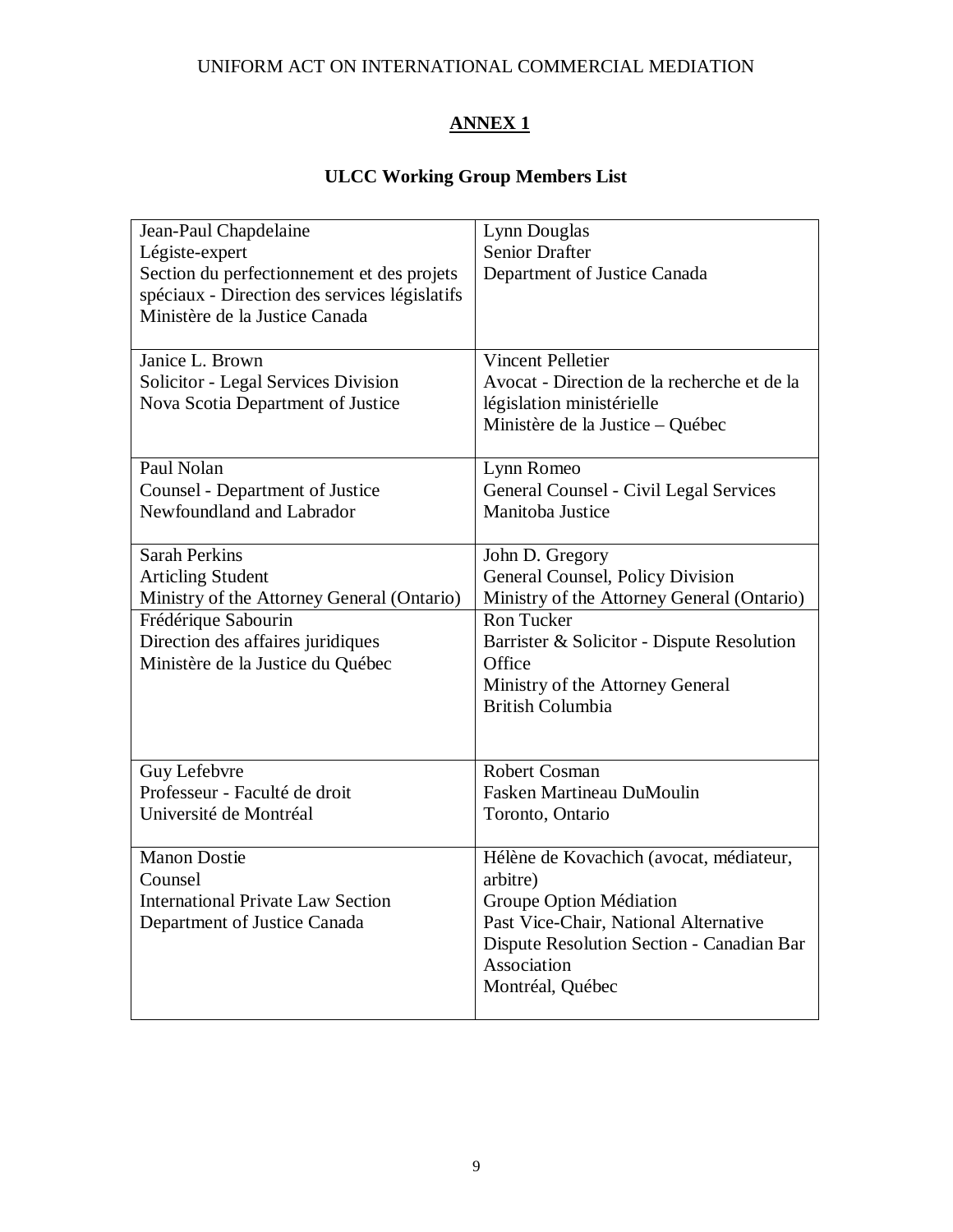| Peter Noonan                                                                                                                                          | <b>Todd Stanley</b>       |
|-------------------------------------------------------------------------------------------------------------------------------------------------------|---------------------------|
| <b>Counsel - Dispute Resolution Services</b>                                                                                                          | Department of Justice     |
| Department of Justice Canada                                                                                                                          | Newfoundland and Labrador |
| Richard J. Weiler LL.B., C.Med.,<br>F.I.A.Med.<br>Vice-Chair, National Alternative Dispute<br><b>Resolution Section - Canadian Bar</b><br>Association |                           |